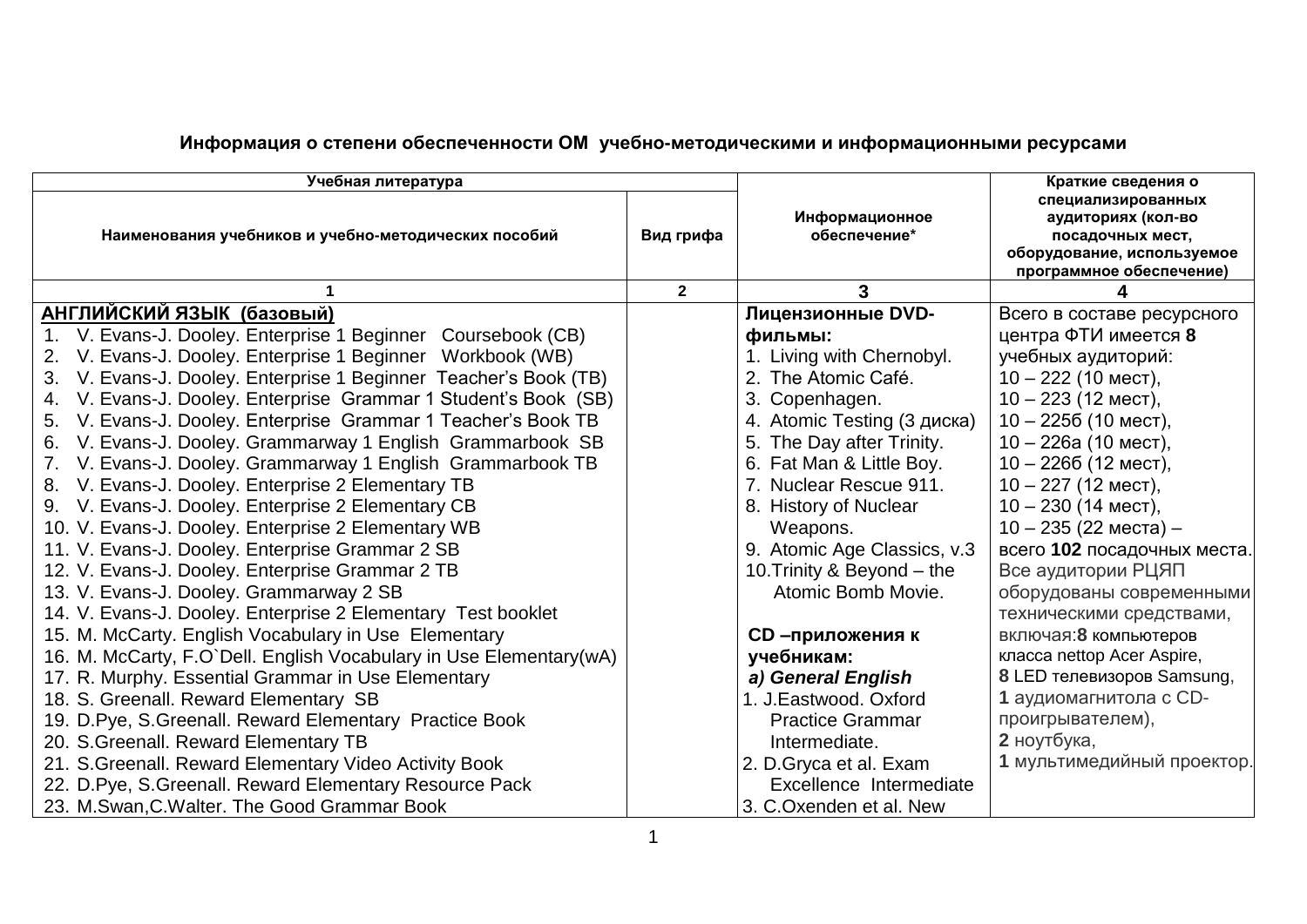| 24. S. Finnie, D. Bourdais. Vocabulary Activities (Elementary). English | English File. Intermed. WB    | Ауд. 222 одновременно             |
|-------------------------------------------------------------------------|-------------------------------|-----------------------------------|
| Practice and Progress.                                                  | 4. C.Oxenden et al. New       | является компьютерным             |
| 25. V. Evans-J. Dooley. Enterprise 3 Pre-Intermediate CB                | English File. Intermed. TB    | классом (имеется                  |
| 26. V. Evans-J. Dooley. Enterprise 3 Pre-Intermediate WB                | 5. C. Oxenden. New English    | 14 стационарных                   |
| 27. V. Evans-J. Dooley. Enterprise 3 Pre-Intermediate TB                | File. Upper-Intermediate. WB  | компьютеров с наушниками),        |
| 28. V. Evans-J. Dooley. Enterprise Grammar 3 SB                         | 6. C. Oxenden. New English    |                                   |
| 29. V. Evans-J. Dooley. Enterprise Grammar 3 TB                         | File. Upper-Intermediate. TB  | На всех 14 компьютерах            |
| 30. V. Evans-J. Dooley. Grammarway 3 English Grammarbook SB             | 7. M. McCarthy. English       | установлена операционная          |
| 31. V. Evans-J. Dooley. Grammarway 3 English Grammarbook TB             | Vocabulary in Use Upper-      | система Microsoft Windows         |
| 32. S. Greenall. Reward Pre-Intermediate SB                             | Intermediate.                 | <b>XP, пакет офисных программ</b> |
| 33. L. Drisoll, S. Greenall. Reward Pre-Intermediate Practice Book      | 8. G. Yule, Oxford Practice   | Microsoft Office 2007 (Word,      |
| 34. S. Greenall. Reward Pre-Intermediate Video Activity Book            | Grammar Advanced.             | PowerPoint), Adobe Acrobat        |
| 35. S. Greenall. Reward Pre-Intermediate TB                             | 9. M.Cammidge. Speaking       | Reader, веб-браузер Mozilla       |
| 36. S. Greenall. Reward Pre-Intermediate Grammar and Vocabulary.        | Extra.                        | Firefox с аддоном Adobe           |
| <b>WB</b>                                                               | 10. M. Craven. Reading Extra. | Flash Player.                     |
| 37. L. Prodromou. Grammar and Vocabulary for FCE                        | 11. M. Grussendorf. English   | Ауд. 223 одновременно             |
| 38. R. Carter et al. Exploring Grammar in Context. Upper-               | for Presentations.            | является компьютерным             |
| intermediate and advanced.                                              | <b>Business English.</b>      | классом (имеется                  |
| 39. V.A. Simkovich. English Grammar in Communication                    | 6) ESP                        | 10 стационарных                   |
| 40. S.Redman. English Vocabulary in Use Pre-Intermediate &              | 12. D.Sang. Physics 2.        | компьютеров)                      |
| Intermediate                                                            | 13. S. Campbell. English      |                                   |
| 41. J.&L.Soars. HEADWAY Pre-Intermediate SB                             | for the Energy Industry.      | На всех 10 компьютерах            |
| 42. A.Doff, C.Jones. Language in Use Pre-Intermediate CB                | 14. E.Kozharskaya et al.      | установлена операционная          |
| 43. A.Doff, C.Jones. Life Lines Pre-Intermediate WB                     | Guide to Science, SB          | система Microsoft Windows         |
| 44. T. Hutchinson. Life Lines Pre-Intermediate SB                       | 15. M. Ibbotson. Cambridge    | <b>XP, пакет офисных программ</b> |
| 45. T.Hutchinson. Life Lines Pre-Intermediate TB                        | English for Engineering.      | Microsoft Office 2007 (Word,      |
| 46. G. Sweeney. IDEAS&ISSUES. Pre-Intermediate SB                       | e) Business English           | PowerPoint), Adobe Acrobat        |
| 47. V. Evans, J. Dooley. Upstream. Pre-Intermediate. SB                 | 16. J. Naunton. Pro File 3    | Reader, веб-браузер Mozilla       |
| 48. V. Evans, J. Dooley. Upstream. Pre-Intermediate. WB                 | Upper-Intermediate. SB        | Firefox с аддоном Adobe           |
| 49. V.Evans, J.Dooley. Upstream. Pre-Intermediate. B1 TB                | 17.L.Jones. New International | Flash Player.                     |
| 50. V. Evans, J. Dooley. Upstream 3 Pre-intermediate. WB (Teacher's     | <b>Business English. SB</b>   |                                   |
| Book).                                                                  | 18. D. Cotton et al. Market   |                                   |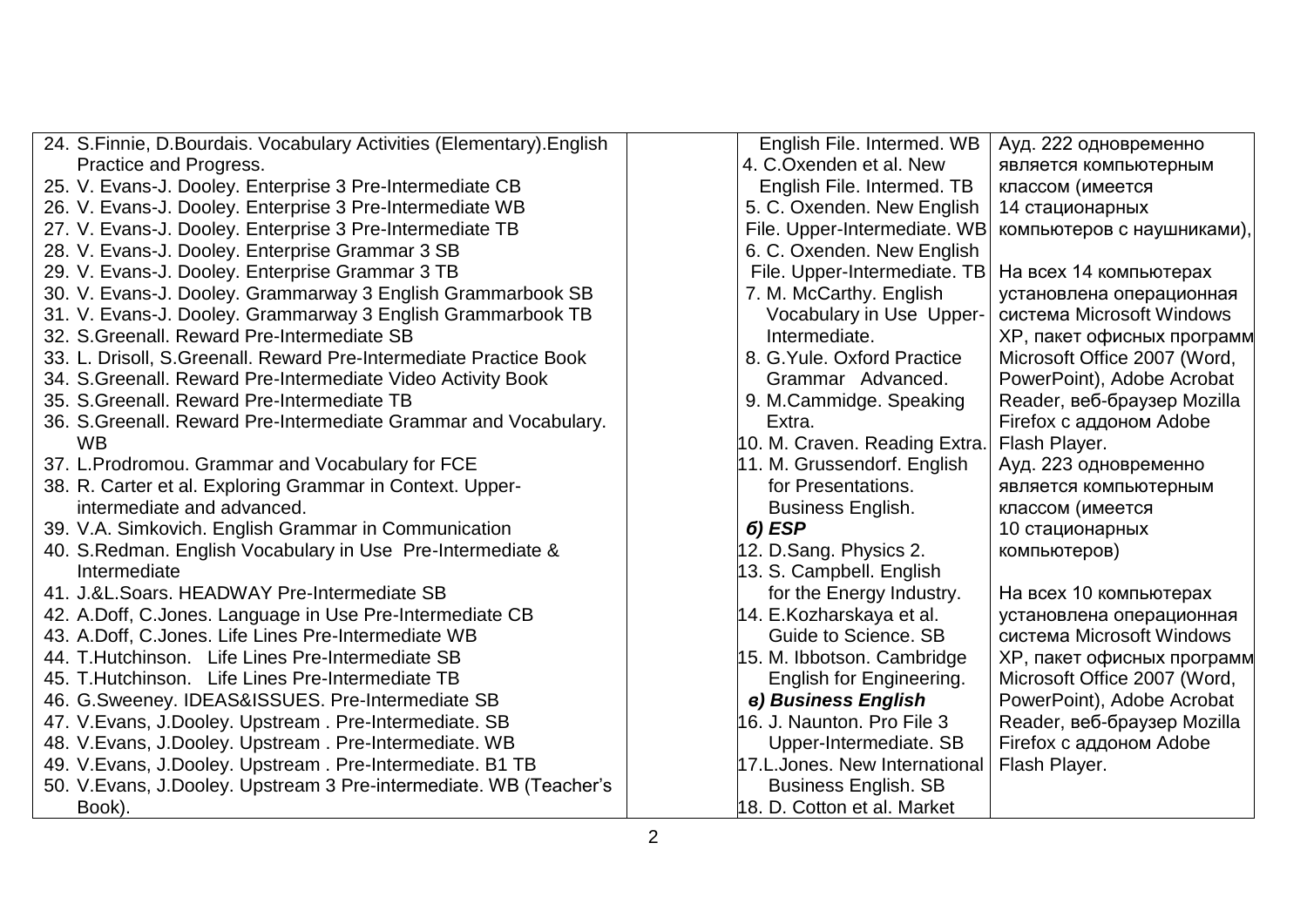| 51. V. Evans, J. Dooley. Upstream. Pre-intermediate . Test BK.   | Leader. Intermediate. CB     |  |
|------------------------------------------------------------------|------------------------------|--|
| 52. S.Kay. Reward Pre-Intermediate Resource Pack                 | 19. D. Cotton et al. Market  |  |
| 53. S. Greenal. Reward Intermediate SB                           | Leader. Intermediate.        |  |
| 54. V. Evans, J. Dooley. Enterprise 4 Intermediate CB            | Practice File.               |  |
| 55. V. Evans, J. Dooley. Enterprise 4 Intermediate WB            | 20. D. Cotton et al. Market  |  |
| 56. V. Evans, J. Dooley. Enterprise 4 Intermediate TB            | Leader. Pre-Intermediate. CB |  |
| 57. V. Evans, J. Dooley. Enterprise 4 Intermediate Grammar SB    | 21. D. Cotton et al. Market  |  |
| 58. V. Evans, J. Dooley. Enterprise 4 Grammar TB                 | Leader. Upper-Intermediate.  |  |
| 59. V. Evans, J. Dooley. Grammarway 4 English Grammarbook SB     | CB                           |  |
| 60. R. Murphy. English Grammar in Use. Intermediate              |                              |  |
| 61. C. Zaorob. Games for Grammar Practice. Intermediate and      | Электронные учебники в       |  |
| Advanced.                                                        | компьютерном классе:         |  |
| 62. J. Eastwood. Oxford Practice Grammar Intermediate            | 1. New Interchange           |  |
| 63. R.MacAndrew, R.Martinez. Instant Discussions. Intermediate   | 2. New Headway               |  |
| 64. A. Battersby. Instant Grammar Lessons. Intermediate          | (Elementary, Pre-            |  |
| 65. A.Doff, C.Jones. Language in Use Intermediate CB             | Intermediate)                |  |
| 66. Doff, C.Jones. Language in Use Intermediate WB               | 3. Encarta                   |  |
| 67. J. Bell, R. Gower. Matters Intermediate SB                   |                              |  |
| 68. J.Bell, R.Gower. Matters Intermediate WB                     | Электронные копии            |  |
| 69. J. Bell, R. Gower. Matters Intermediate TB                   | бумажных учебников:          |  |
| 70. P.May, J.Martin. Knockout. First certificate.SB              | а) имеющихся в РЦЯП          |  |
| 71. P.May, J.Martin. Knockout. First certificate. WB             | каф. ИЯ ФТИ -                |  |
| 72. P.May, J.Martin. Knockout. First certificate.TB              | 1. M. Ibbotson. Cambridge    |  |
| 73. D. Gryca et al. Exam Excellence. Intermediate                | English for Engineering.     |  |
| 74. S. Kay. Reward Intermediate Resource Pack                    | 2. B. Mascull. Business      |  |
| 75. R.MacAndrew, and R.Martinez. Taboos and Issues. Intermediate | Vocabulary in Use.           |  |
| 76. R.Acklam, S.Burgess. Gold First Certificate New Edition CB   | Intermediate.                |  |
| 77. R.Acklam, S.Burgess. Gold First Certificate New Edition TB   | б) не имеющихся в РЦЯП       |  |
| 78. R.Acklam, S.Burgess. Gold First Certificate. Exam Maximiser  | каф. ИЯ ФТИ-                 |  |
| 79. V. Evans-J. Dooley. Mission 1 FCE CB                         | 3. New Headway Upper-        |  |
| 80. V. Evans-J. Dooley. Mission 1 FCE TB                         | Intermediate SB              |  |
| 81. V. Evans-J. Dooley. FCE Practice Test 1 Mission1             | 4. L. Alexander. English     |  |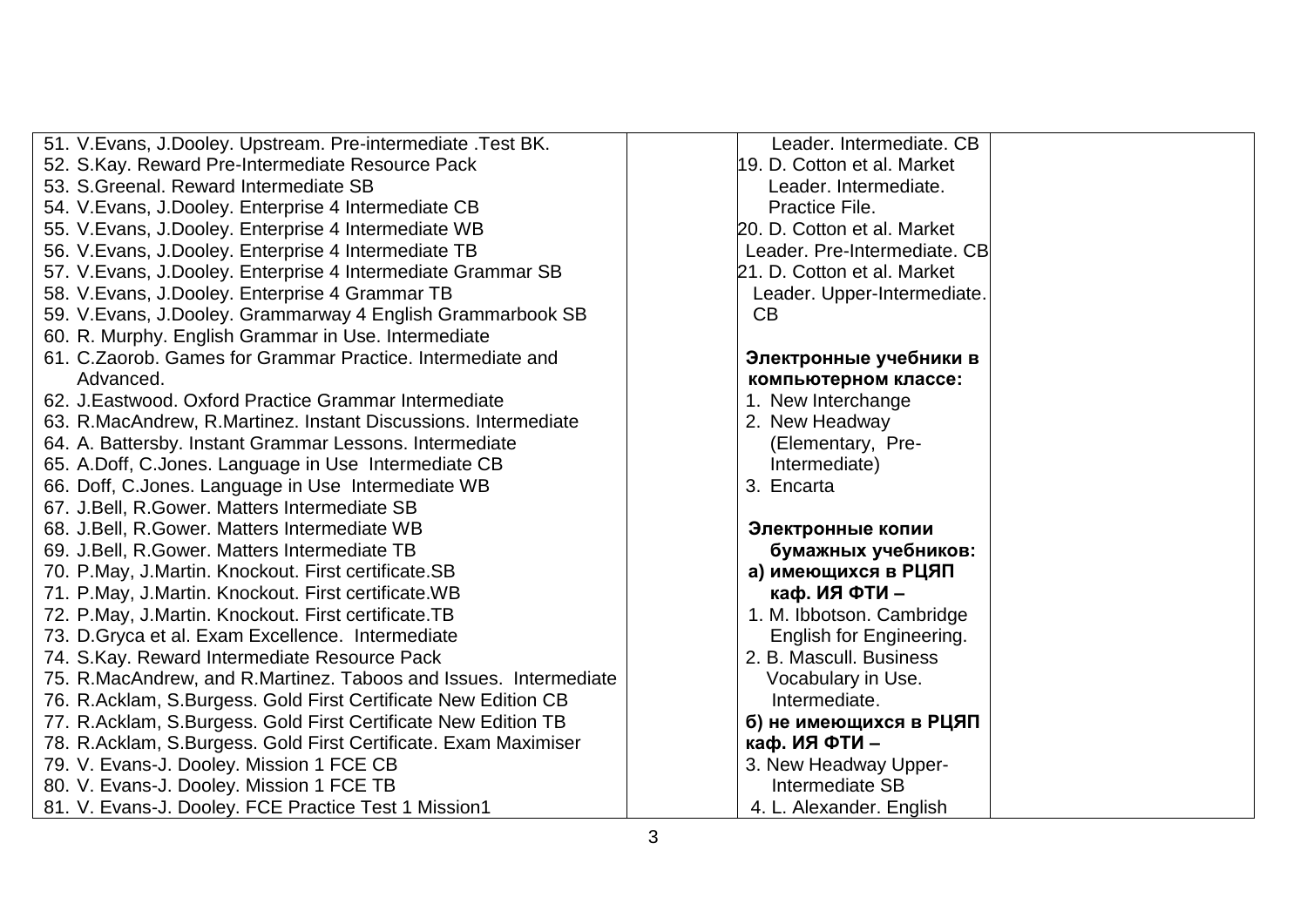| 82. V. Evans-J. Dooley. FCE Practice Test 1 Mission1 TB           | Grammar practice for           |
|-------------------------------------------------------------------|--------------------------------|
| 83. V. Evans-J. Dooley. Mission 2 FCE CB                          | Intermediate students.         |
| 84. V. Evans-J. Dooley. Mission 2 FCE TB                          | 5. E. Walker, S. Elsworth.     |
| 85. C. Oxenden, C. Latham-Koenig. New English File. Intermed. SB  | Grammar practice for           |
| 86. C. Oxenden, C. Latham-Koenig. New English File. Intermed. WB  | upper- intermediate            |
| 87. C. Oxenden, C. Latham-Koenig. New English File. Intermed. TB  | students.                      |
| 88. C. Oxenden, C. Latham-Koenig. New English File.               | 6. E. Glendinning,             |
| Upper-Intermediate. SB                                            | N. Glendinning. Oxford         |
| 89. C. Oxenden, C. Latham-Koenig. New English File.               | English for Electrical and     |
| Upper-Intermediate. WB                                            | <b>Mechanical Engineering.</b> |
| 90. C. Oxenden, C. Latham-Koenig. New English File.               | $(+ 2 CD).$                    |
| Upper-Intermediate. TB                                            |                                |
| 91. J.Bell, R.Gower. Matters. Upper-Intermediate. SB              | Самостоятельные                |
| 92. J.Bell, R.Gower. Matters. Upper-Intermediate. WB              | работы на платформе            |
| 93. V. Evans, B. Obee. Upstream. Upper-intermediate B2+. SB.      | Web-CT в домене tpu.ru:        |
| 94. V. Evans, B. Obee. Upstream. Upper-intermediate WB.           | 1. Atomic structure of matter. |
| 95. V. Evans, B. Obee. Upstream. Upper-intermediate B2+. TB.      | Nuclides.                      |
| 96. V. Evans, B. Obee. Upstream. Upper-intermediate. Test Booklet | 2. Mass defect. Binding        |
| 97. A.Doff, C.Jones. Language in Use Upper-Intermediate CB        | energy.                        |
| 98. A.Doff, C.Jones. Language in Use Upper-Intermediate.          | 3. Modes of radioactive        |
| Self-Study Book                                                   | decay. Radioactivity.          |
| 99. A.Doff, C.Jones. Language in Use Upper-Intermediate TB        | 4. Neutron interactions.       |
| 100. V. Evans. Round-up 6. English grammar book.                  | Interaction of radiation       |
| Upper-Intermediate                                                | with matter.                   |
| 101. V. Evans. Round-up 6. English grammar book.                  | 5. Innovations. Information in |
| Upper-Intermediate. Teacher's Guide.                              | professional's work.           |
| 102. M. McCarthy, F. O'Dell. English Vocabulary in Use.           | 6. Energy. Technologies and    |
| Upper-Intermediate                                                | environment.                   |
| 103. M. McCarthy, F. O'Dell. English Vocabulary in Use.           |                                |
| Upper-Intermediate. Test WA                                       | 7. Periodic System -           |
| 104. G. Yule. Oxford Practice Grammar (w/a, w/Tests). Advanced    | самостоятельная                |
| 105. T. Heinle. G. Woolard. Lessons with Laughter. All levels     | работа в среде Moodle          |
|                                                                   |                                |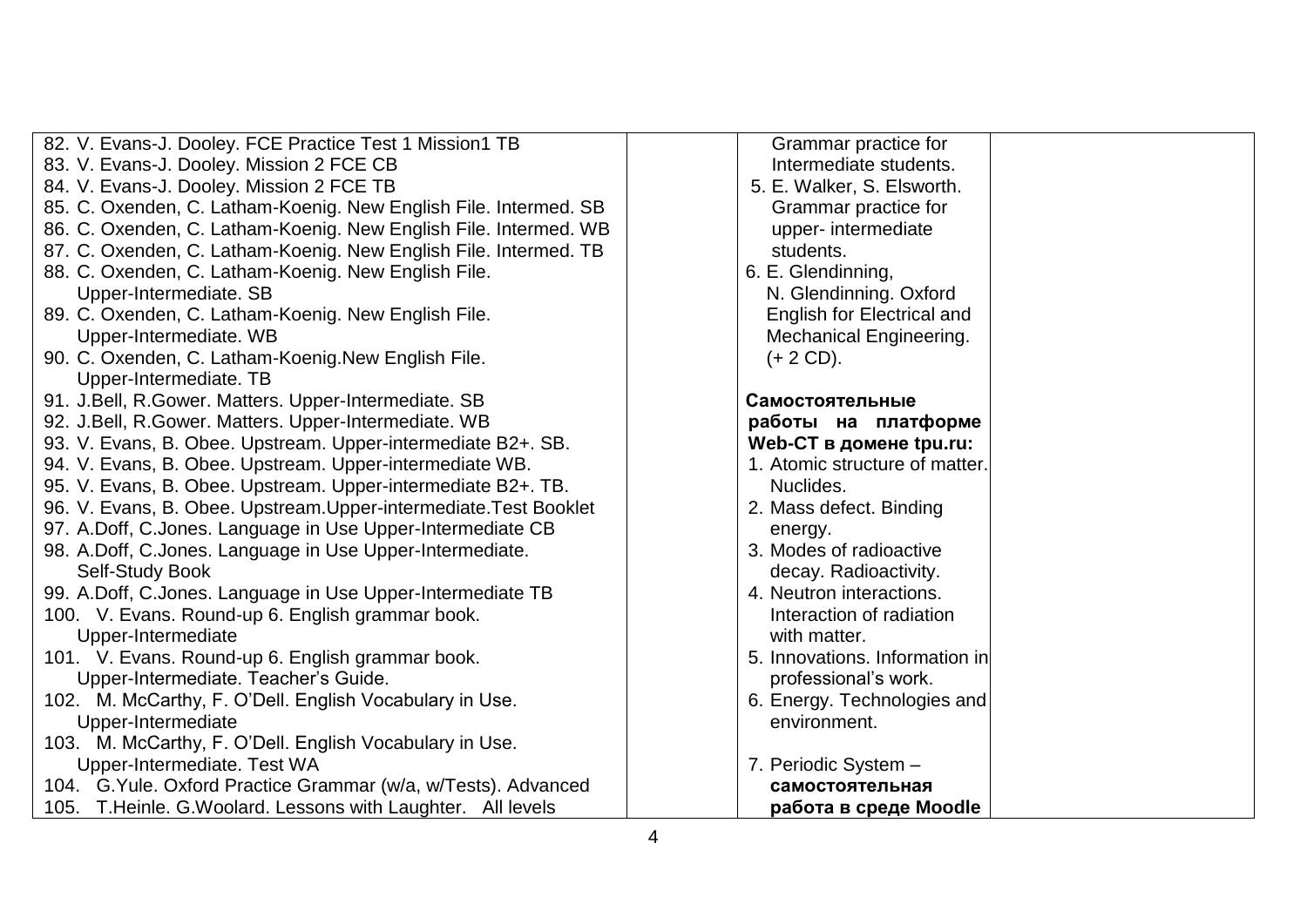| 106. M. Birdsall. Timesaver Cross-Curricular English Activities.<br>107. M.Cammidge. Speaking Extra.<br>108. Liz Driscoll. Reading Extra.<br>109. M. Craven. Listening Extra.<br>110. А. Неклюдова и др. Курс английского языка. Учебное |              | в домене tpu.ru |   |
|------------------------------------------------------------------------------------------------------------------------------------------------------------------------------------------------------------------------------------------|--------------|-----------------|---|
| пособие для начинающих. Часть 1. (изд. ТПУ)                                                                                                                                                                                              |              |                 |   |
| 111. А. Неклюдова и др. Курс английского языка. Учебное<br>пособие для начинающих. Часть 1. Рабочая тетрадь (изд. ТПУ)                                                                                                                   |              |                 |   |
| 112. А. Неклюдова и др. Basic English Course. Part 2                                                                                                                                                                                     |              |                 |   |
| 113. А. Неклюдова и др. Basic English Course. WORK BOOK Part 2                                                                                                                                                                           |              |                 |   |
| 114. J.Comfort. Effective Presentations.<br>115. M. McCarthy, F. O'Dell. English Collocations in Use.                                                                                                                                    |              |                 |   |
| 116. M. McCarthy, F. O'Dell. English Phrasal Verbs in Use                                                                                                                                                                                |              |                 |   |
| АНГЛИЙСКИЙ ЯЗЫК (профессиональный)                                                                                                                                                                                                       |              |                 |   |
|                                                                                                                                                                                                                                          | $\mathbf{2}$ | 3               | 4 |
|                                                                                                                                                                                                                                          |              |                 |   |
|                                                                                                                                                                                                                                          |              |                 |   |
| 1. D.J. Morrisey et al. Modern Nuclear Chemistry                                                                                                                                                                                         |              |                 |   |
| 2. P. A. Tipler, R.A. Llewelyn. Modern Physics                                                                                                                                                                                           |              |                 |   |
| 3. D. Bodansky. Nuclear Energy. Principles, practices and prospects.                                                                                                                                                                     |              |                 |   |
| 4. G. Gardner. Nuclear Nonproliferation.                                                                                                                                                                                                 |              |                 |   |
| 5. B. Ratcliff et al. Chemistry 1.<br>6. B. Ratcliff et al. Chemistry 2.                                                                                                                                                                 |              |                 |   |
| 7. A. McCarthy. Methods of Analysis and Detection.                                                                                                                                                                                       |              |                 |   |
| 8. B. Milner. Nuclear and Particle Physics.                                                                                                                                                                                              |              |                 |   |
| 9. D. Sang. Physics 2.                                                                                                                                                                                                                   |              |                 |   |
| 10. S. Campbell. English for the Energy Industry.                                                                                                                                                                                        |              |                 |   |
| 11. P. Mikulecky et al. AP Chemistry for Dummies.                                                                                                                                                                                        |              |                 |   |
| 12. M.Davis, R.Davis. Fundamentals of Chemical Reaction                                                                                                                                                                                  |              |                 |   |
| Engineering.                                                                                                                                                                                                                             |              |                 |   |
| 13. E.Kozharskaya et al. Guide to Science. SB                                                                                                                                                                                            |              |                 |   |
| 14. E. Kozharskaya et al. Guide to Science. TB<br>15. M. Ibbotson. Cambridge English for Engineering.                                                                                                                                    |              |                 |   |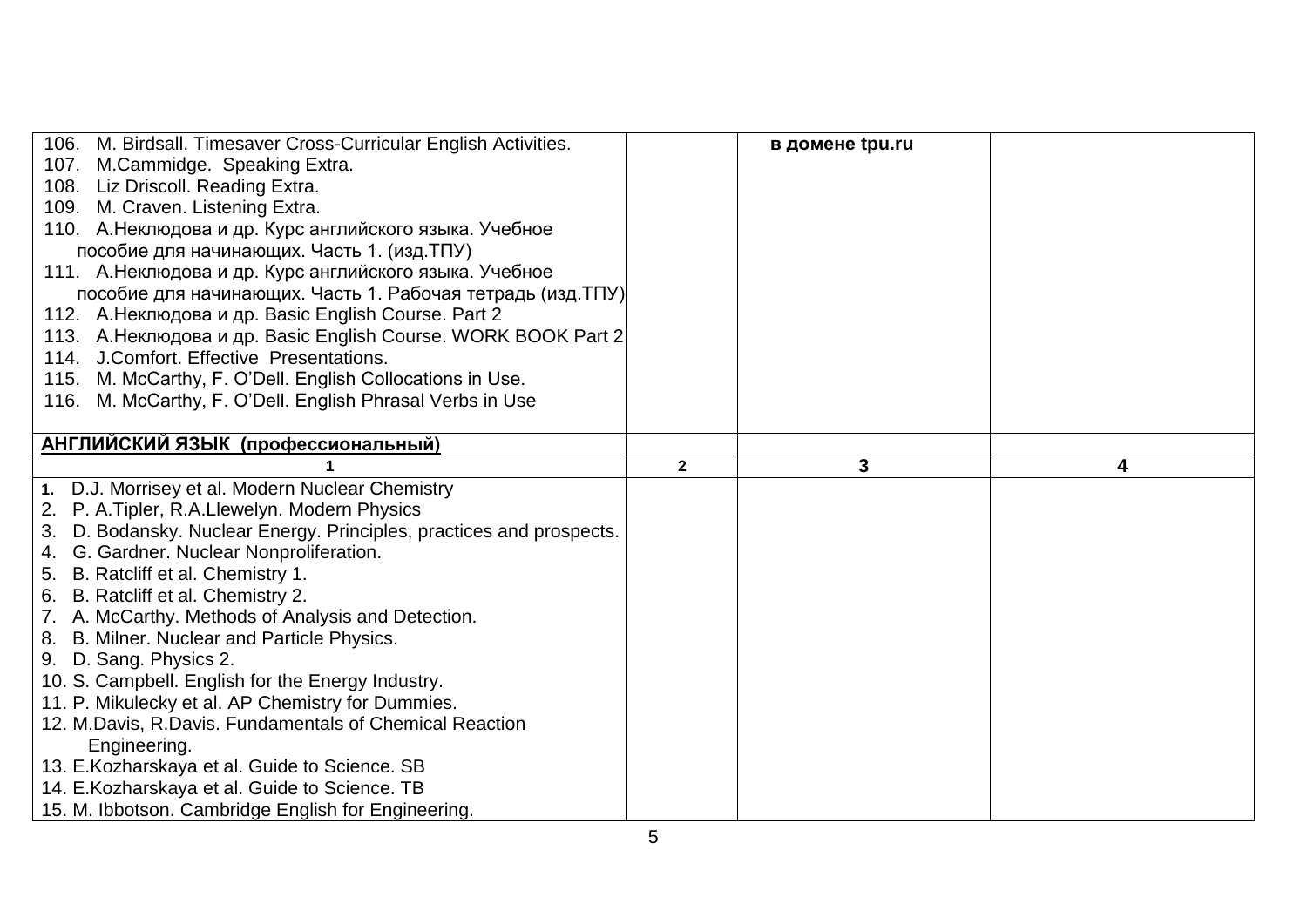| 16. Е.И. Курашвили. Английский язык для студентов-физиков.         |             |  |
|--------------------------------------------------------------------|-------------|--|
| Первый этап обучения.                                              |             |  |
| 17. Английский язык для студентов-физиков. Второй этап             |             |  |
| обучения.                                                          |             |  |
| 18. Г.Я. Воронина Л.И. Асадуллина. About Nobel Prize Winners in    |             |  |
| English. Course Book. Учебное пособие.                             |             |  |
| 19. About Nobel Prize Winners in English. Teacher's Book. Учебное  |             |  |
| пособие.                                                           |             |  |
| 20. Г.Я. Воронина Л.И. Асадуллина. Электроника и автоматика        |             |  |
| физических установок. Учебное пособие.                             |             |  |
| 21. В.В. Абакумова, Г.Я. Воронина. Английский язык для             | риф УМО по  |  |
| физиков. Учебное пособие.                                          | лингвистике |  |
| Части 1,2. Ядерная физика. Реакторы и ускорители.                  | МинОбр РФ   |  |
| 22. В.В. Абакумова, Г.Я. Воронина. Английский язык для             | риф УМО по  |  |
| физиков. Учебное пособие.                                          | лингвистике |  |
| Части 3,4. Радиационная безопасность. Плазма.                      | МинОбр РФ   |  |
| 23. И.В. Шаманин, В.В. Абакумова. Введение в теорию ядерных        |             |  |
| реакторов. Учебное пособие.                                        |             |  |
| 24. В.В. Абакумова, Р.В. Оствальд. Basics of Analytical Chemistry. |             |  |
| Учебное пособие по профессиональному английскому языку.            |             |  |
| 25. В.В. Абакумова, А.А. Абоянцева. Введение в специальность:      |             |  |
| Электроаналитическая химия. Учебное пособие по проф.               |             |  |
| англ. языку.                                                       |             |  |
| 26. В.В. Абакумова, Т.Л. Сафарян. Основы ядерной физики.           |             |  |
| Учебное пособие. Часть 1.                                          |             |  |
| 27. В.В. Абакумова, Т.Л. Сафарян. Основы Ядерной Физики.           |             |  |
| Учебное пособие. Часть 2.                                          |             |  |
| 28. Л. М. Болсуновская, В.Н.Демченко. Учебно-методическое          |             |  |
| пособие по аннотированию и реферированию научно-                   |             |  |
| популярных текстов на английском языке для студентов,              |             |  |
| магистрантов и аспирантов технических вузов.                       |             |  |
| 29. A.P. Eonov. English for Physics studies. GSI ion accelerator.  |             |  |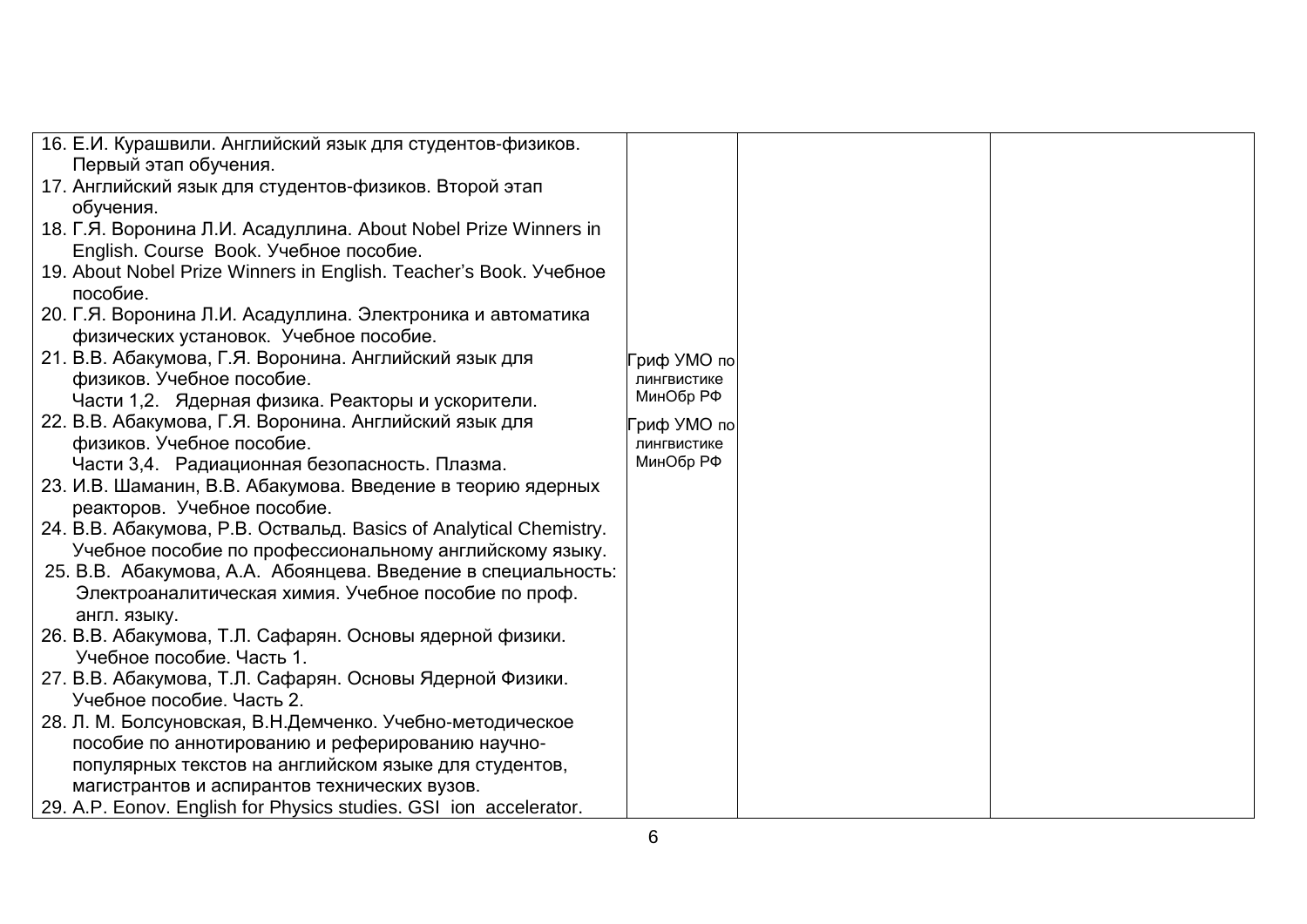| 30. А.В.Гребенькова, Н.В.Демьяненко. Курс английского языка по<br>ядерной физике.<br>30. А.А.Демина, А.Н.Олейник. Английский язык. Пособие для<br>аспирантов.<br>31. A.S. Parnyugin. English for Physics studies. The wonderful world<br>of atoms.<br>32. Р.И. Толбанова и др. Английский язык для специальных<br>целей. Материаловедение.<br>33. N.V. Demjanenko et al. English for specific purposes. Nuclear<br>reactors.<br>34. K. Graves. Designing Language Courses. A Guide for Teachers.<br>35. C.D. Ferguson, W. C. Potter. The Four Faces of Nuclear<br>Terrorism.                                                                                                                                                                                                                                                                                                                                           | Гриф<br>Сибирского<br>регион. УМЦ |   |   |
|------------------------------------------------------------------------------------------------------------------------------------------------------------------------------------------------------------------------------------------------------------------------------------------------------------------------------------------------------------------------------------------------------------------------------------------------------------------------------------------------------------------------------------------------------------------------------------------------------------------------------------------------------------------------------------------------------------------------------------------------------------------------------------------------------------------------------------------------------------------------------------------------------------------------|-----------------------------------|---|---|
| АНГЛИЙСКИЙ ЯЗЫК (деловой)                                                                                                                                                                                                                                                                                                                                                                                                                                                                                                                                                                                                                                                                                                                                                                                                                                                                                              |                                   |   |   |
|                                                                                                                                                                                                                                                                                                                                                                                                                                                                                                                                                                                                                                                                                                                                                                                                                                                                                                                        | $\mathbf{2}$                      | 3 | 4 |
| 1. N. Wood. Business and Commerce Workshop.<br>J. Naunton. Pro File 3. Upper-Intermediate. SB<br>2.<br>3. J. Naunton. Pro File 3. Upper-Intermediate. WB<br>4. M. Tulip et al. Pro File 3. Upper-Intermediate. TB.<br>5. L. Jones, R. Alexander. New International Business English. SB<br>L. Jones, R. Alexander. New International Business English. TB<br>6.<br>7. I. MacKenzie. English for Business Studies. SB<br>8. I. MacKenzie. English for Business Studies. TB<br>9. B. Mascull. Business Vocabulary in Use. Intermediate.<br>10. B. Mascull. Business Vocabulary in Use. Advanced.<br>11. D. Cotton et al. Market Leader. Intermediate. CB<br>12. D. Cotton et al. Market Leader. Intermediate. Practice File.<br>13. B. Mascull. Market Leader. Intermediate .TB Resource Pack.<br>14. D. Cotton et al. Market Leader. Pre-Intermediate. CB<br>15. D. Cotton et al. Market Leader. Upper-Intermediate. CB |                                   |   |   |